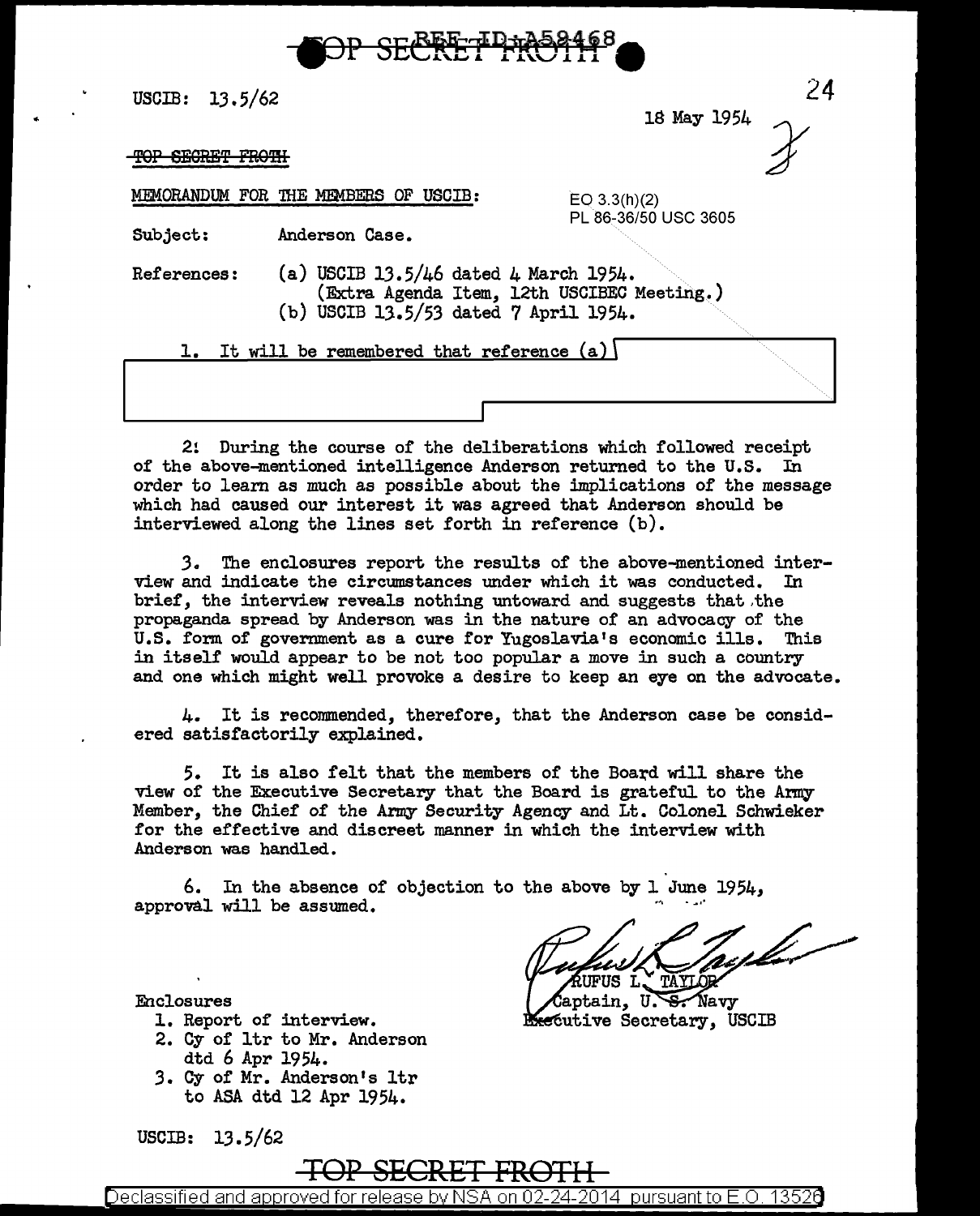

### REPORT OF INTERVIEW MR. CURTIS B. ANDERSON (formerly Sgt Anderson, RA 17 314 269}

MF ID:A59468 r.-,,,, **<sup>n</sup>**r.-~ **<sup>A</sup>**

**JECKET** 

#### 1. Reference USCIB 13.5/53, dated 7 April 1954.

2. Pursuant to directive from ACofS, G2, Department of the Army, Lt Colonel Paul B. Schwieker, ACofS, G2, ASA, travelled to St. Paul, Minn., for the purpose of interviewing Mr. Curtis B. Anderson. This interview was conducted on 20 April 1954, with the full cooperation of ANDERSON.

3. Prior to satisfying the requirements of reference USCIB document Mr. Anderson's military service, civilian and military education and duty assignments were discussed, as well as travels in connection with ordinary military leave, and his reasons for requesting discharge from the Army in Frankfurt, Germany. Leave records contained in 201-File of ANDERSON indicated he had taken four periods of ordinary leave of approximately ten days duration each. ANDERSON indicated during his interview that while in the Service he had travelled to Italy, England, France, Germany, Austria, Netherlands, Denmark, Norway and Sweden. ANDERSON was discharged in Frankfurt, Germany, on 31 January 1954, on the basis of his request, and with the stated purpose of traveling in Germany, Norway and Italy. When queried about his travels after discharge he readily volunteered the information of his going to Yugoslavia and Greece.

4. Accordingly ANDERSON was queried as to where he had obtained his passport and visas, to which he replied that the passport was obtained in Frankfurt, and the visa to Yugoslavia was obtained in Munich. (The visa for Greece was obtained in Belgrade, Yugoslavia).

5. His travels, including his return to the United States, after his discharge were accomplished on approximately \$750.00 in Travelers Checks.

6. ANDERSON's itinerary while in Yugoslavia was as follows:

| Date     | Mode of Travel       | From             | <u>To</u>       | Remarks                        |
|----------|----------------------|------------------|-----------------|--------------------------------|
| 3 Feb 54 | Train                | Munich           | Ljubljana       | Hotel Slon (2 nights)          |
|          | Train                | Ljubljana        | Zagreb          | Hotel Esplanade (2 nights)     |
|          | Train<br><b>Boat</b> | Zagreb<br>Rijeka | Rijeka<br>Split | Hotel Belvue (2 nights)        |
|          | <b>Bus</b>           | Split            | Dubrovnik       | Hotel Imperial (2 nights)      |
|          | Boat                 | Dubrovnik        | Hercegnovi      | $(1 \text{ night})$<br>NOTE 1. |

Enclosure 1 with USCIB 13.5/62 dtd 18 May 1954.

#### 949

## *SECRET*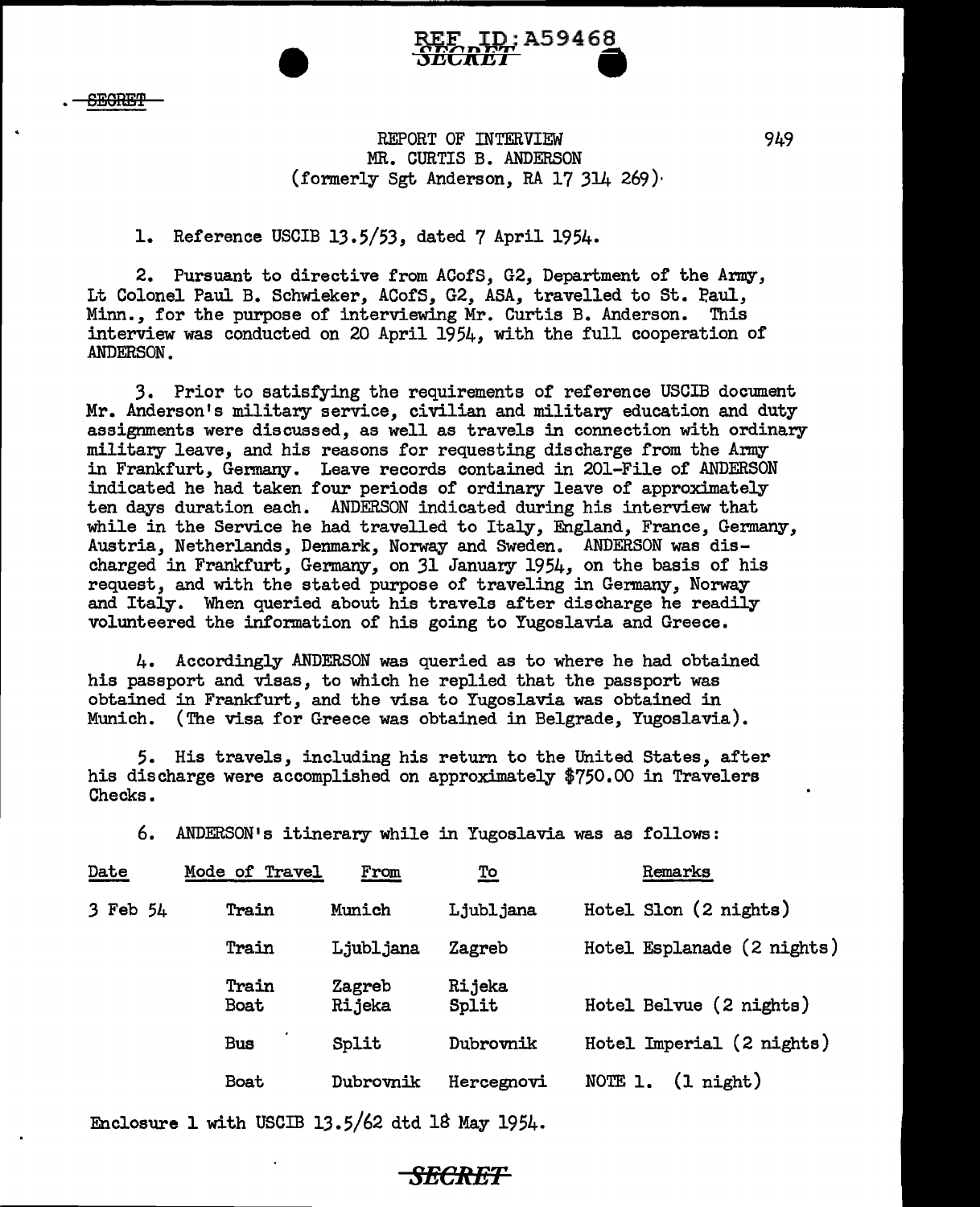|               | RLE<br><u>ID:AJJ400</u> |            |                           |                              |  |
|---------------|-------------------------|------------|---------------------------|------------------------------|--|
| <b>SECRET</b> |                         |            | <del>SECRET</del>         | 949                          |  |
| Date          | Mode of Travel          | From       | <u>To</u>                 | Remarks                      |  |
|               | <b>Train</b>            | Hercegnovi | Mostar                    | Hotel Neretva (1 night)      |  |
|               | Train                   | Mostar     | Sarajevo                  | Note 2. $(2 \text{ nights})$ |  |
| 20 Feb        | Train                   | Sarajevo   | Belgrade                  | Note $3.$ (6 nights)         |  |
|               | Train                   | Belgrade   | Smederovo<br>(and return) | Note 4.                      |  |
| 1 Mar         | Train                   | Belgrade   | Skoplje                   | 4 hr layover for train       |  |
|               | Train                   | Skoplje    | Salonika<br>(Sreeze)      |                              |  |

TR. REGACO

#### NOTE 1:

 $\overline{\phantom{a}}$ 

ANDERSON stayed at the Hotel Boka and reported to have engaged in a conversation with a Mato Danilovic, who was reported to be a minor government official: This man conducted ANDERSON on a tour of Hercegnovi for approximately  $1\frac{1}{2}$  hours, and during this tour expressed interest in where ANDERSON had learned the language. ANDERSON reportedly told him he was a former soldier and learned the language in an Army school.

#### NOTE<sub>2</sub>:

ANDERSON met Franjo Blazivic, a student in the Industrial School in Zemon. This man assisted ANDERSON to obtain lodging while staying in Sarajevo. ANDERSON also met a Grebe Hasan (Moslem), a student working toward his Doctorate of Philosophy at the University of Sarajevo. These acquaintances were interested in the economic conditions within the United States. 'While in Sarajevo stayed one night at a local school "dispensary" and one night in the Hotel Evropa.

#### NOTE *3:*

ANDERSON departed Sarajevo on 20 February 1954 for Belgrade, accompanied by Franjo Blazivic. While in Belgrade he stayed at the Hotel Balkan and met a considerable number of people in cafes and elsewhere, including one Dragoslav Vukovic, who was reported to be a member of a professional society of dancers called "Kolo", and who on approximately 26 February 1954 was responsible for ANDERSON's being introduced to a man (name unknown) who according to Dragoslav Vukovic was a Communist Party member. ANDERSON volunteered the fact that during this introduction a discussion of economic problems of the United States and Yugoslavia was engaged in. ANDERSON also indicated that since the man was represented to him as a "dyed-in-the-wool" Communist he at that time could see no wrong in discussing economic outlines with such an individual. Upon question as to what ANDERSON might have said to this man he indicated that during the course of the discussion he stated that he felt that any economic ills Yugoslavia had, could be corrected more rapidly under

#### **SECRET**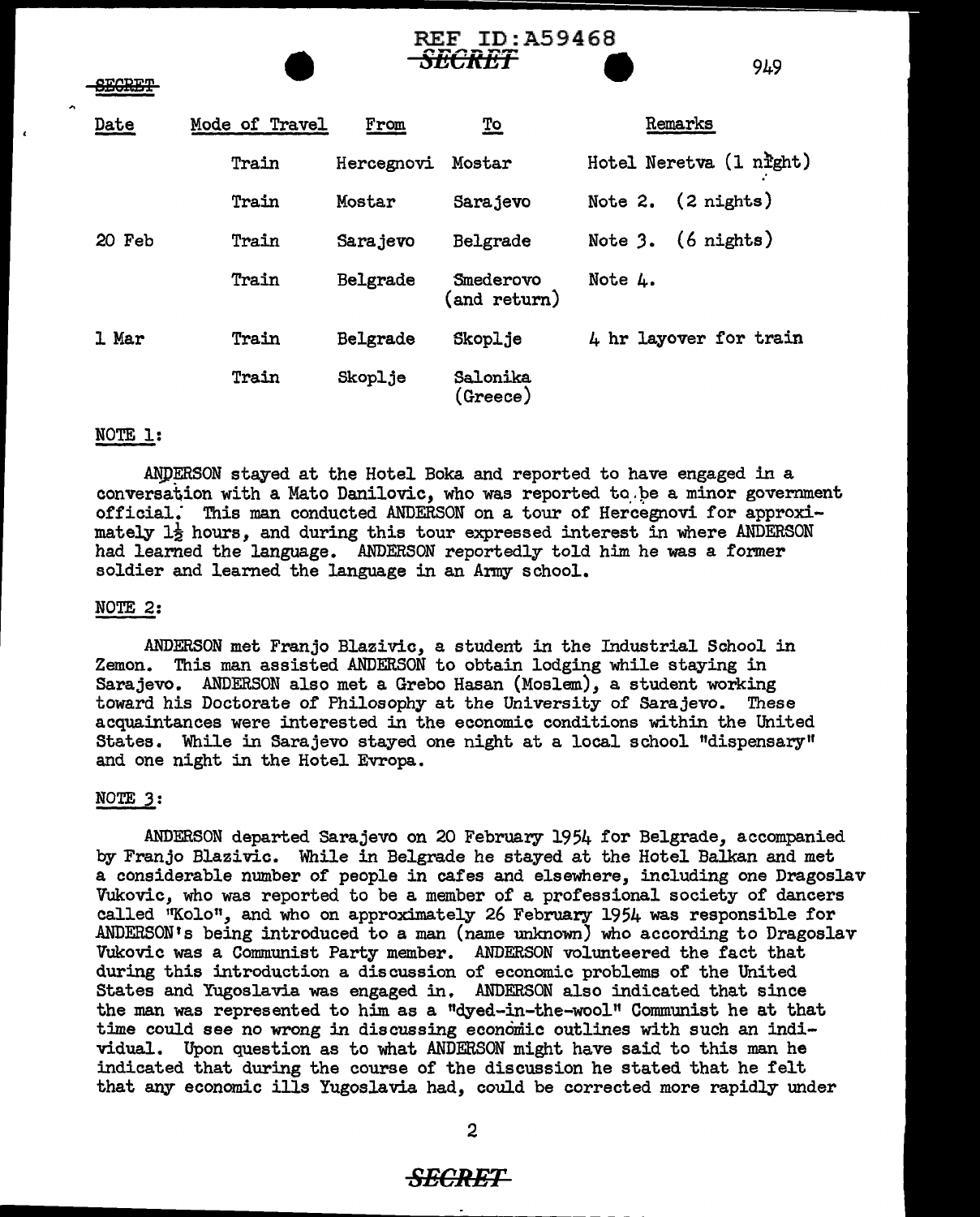

a form of government similar to that of the United States. ANDERSON stated that he saw this man one other time while in Belgrade, and this time only casually. ANDERSON indicated that two other incidents had occurred in Belgrade which may be of interest. The first occurred while he was seeking to have his passport visaed for Greece. He inadvertently entered the grounds of a public building which he later learned to be the residence of Marshal Tito. At that time he was asked for his pass, and when he indicated that he had none he was informed that he could not enter. The second incident occurred when he indicated to Dragoslav Vukovic his interest in obtaining information as to the most representative music of the Yugoslav people, this man accompanied ANDERSON to Radio Station Belgrade where information as to these records were provided by personnel at the station. ANDERSON stated during the interview he was not afforded an opportunity to see the layout of the station or any of its equipment while there.

A59468

#### NOTE 4:

While in Belgrade ANDERSON reported that he travelled to Smederovo for the purpose of visiting an old Turkish fort. During this trip he was unaccompanied.

7. Upon completion of report of itinerary, and a commentary by ANDERSON, questions contained in enclosure to reference USCIB paper were asked.

- Question 1. "What was the nature and extent of the cautioning you were given against traveling in Yugoslavia." (Para 3, Encl to USCIB 13.5/53)
	- Answer. "While I was in the Army I was fully aware of the travel restrictions to certain foreign countries. I was not informed at the time of my discharge of a continuation of these limitations."
		- Note: ANDERSON's request for discharge overseas indicated that his discharge was for the purpose of traveling to Germany, Norway and Italy only.
- Question 2. "Did you do anything else in Yugoslavia other than which you have already told me about?" (Para  $\mu$ )

Answer. "No."

- Question 3. Were the Yugoslav people friendly or suspicious?" (Para 4a).
	- Answer. "Friendly and not noticeably suspicious."
- Question 4. ''Did the Yugoslav people evince any interest in your previous activities while in the Army?" (Para  $4b$ )
	- Answer. <sup>11</sup>No. Their only interest was about the language training, customs in the United States and history."

3

*SECRET* 

949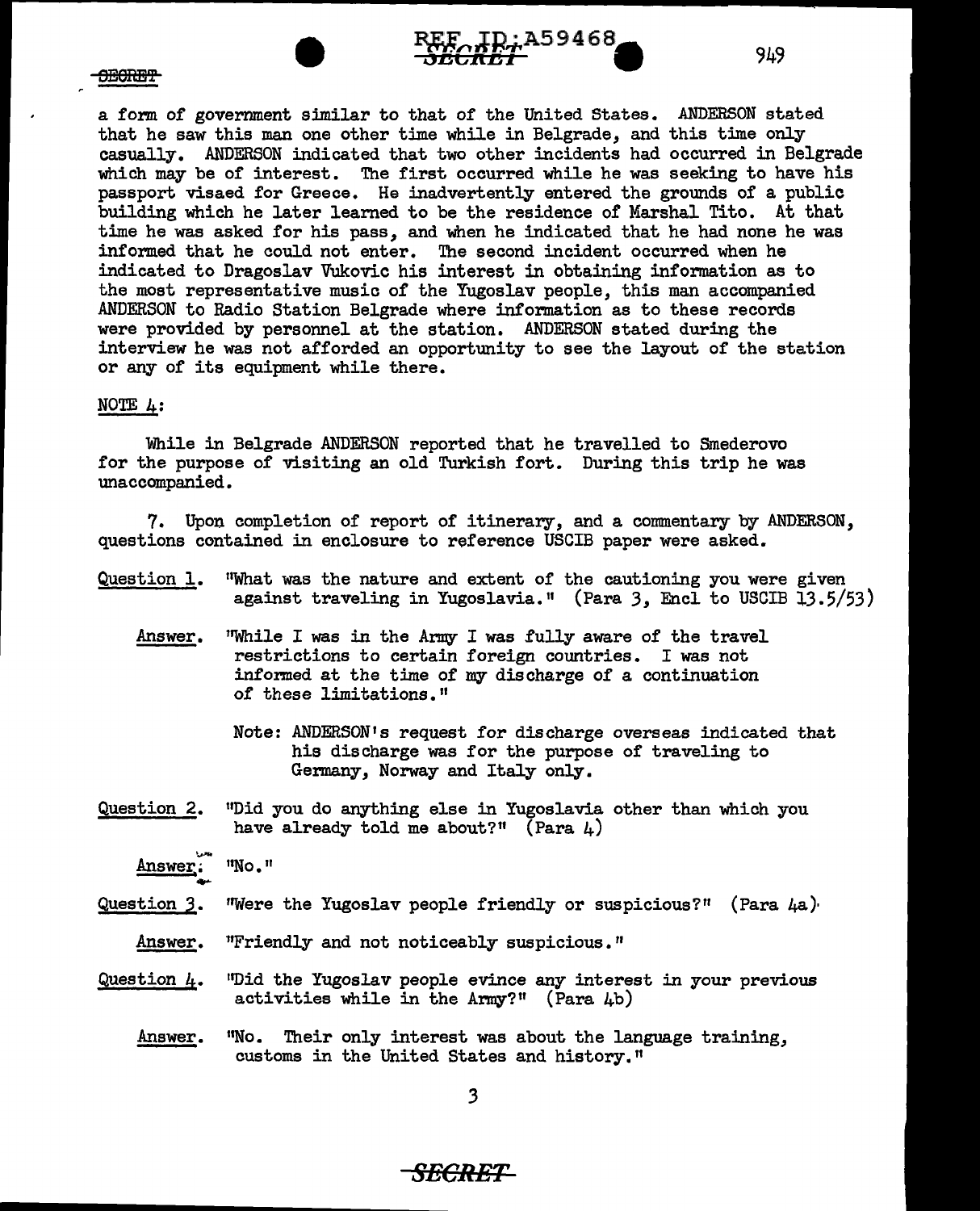SEGRET



- Question 5. <sup>11</sup>Did the Yugoslavs give any indication of knowing that you had 'special knowledge?'" (Para 4c)
	- Answer. 11No. 11
- Question 6. ''Were you while in Yugoslavia questioned by the police?" (Para 4d)
	- Answer. "No, except as indicated when I was stopped from entering the grounds of Marshal Tito's residence." (See NOTE 3)

Question 7. "Were you questioned by anyone else?" (Para  $\mu$ e)

- Answer. "No, only as indicated in my conversation." (See NOTES 1, 2 and 3)
- Question 8. 11Do you believe that you were kept under surveillance, and if so what made you think so?" (Para  $4f$ )

Answer. "The whole country is under surveillance."

- Note: ANDERSON pointed out that any visitor to Yugoslavia is observed. He attributes this statement to the fact that appearance of visitors is different from local people.
- Question 9. 1 'Why did you leave Yugoslavia?" (Para 4g)
	- Answer. "I had completed my visit and was desirous of going on home."
- Question 10. "Do you know anything else other than what you have previously stated to me which you think might be of interest to assessing the reaction of the Yugoslavs to your presence and your activities in their country?" (Para  $\mu$ h)

Answer. ''No. n

8. As a matter of information, the interview proper was conducted on a cordial basis and lasted for approximately 2 hours and 15 minutes.

2 Incls<br>1. Cy 1tr fm Hq, ASA to ANDERSON, 6 Apr 54 2. Qy fm ANDERSON to

Hq, ASA, 12 Apr 54

(Signed) PAUL B. SCHWIEKER Lt Colonel, GS Acors, G2

4

# **SECRET**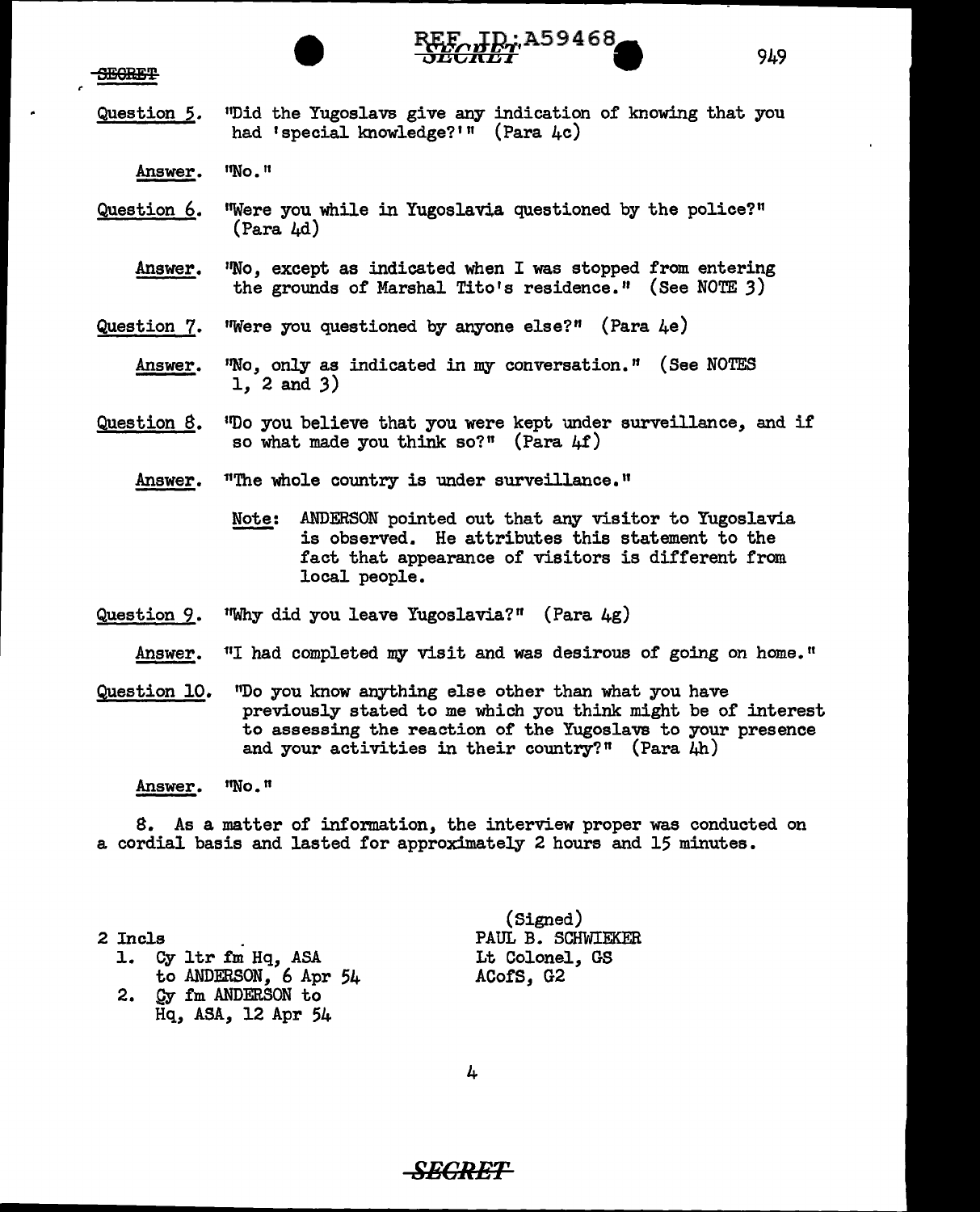REF ID:A59468

6 April 1954

Mr. Curtis B. Anderson 188 Mounds Boulevard St. Paul, Minnesota

Dear Mr. Anderson:

It has been the policy of this headquarters to interview certain former Army Security Agency personnel upon their return from overseas, for the purpose of obtaining individual viewpoints concerning their service with the Agency.

Since you were stationed in the Frankfurt area, and were discharged overseas, this headquarters is desirous of obtaining your views and comments.

A staff visit to Army installations in the Chicago area, and to subordinate installations of Fifth Army, is scheduled during the period 16-27 April, and it is contemplated that Lt Colonel B. Schwieker will be in St. Paul and Minneapolis area on or about 19-20 April.

It is requested that the inclosed self-addressed franked envelope be used for reply, indicating the date which will be most convenient or convenient alternate dates for you, and the telephone number on which you may be reached in St. Paul or the surrounding area.

Trusting you will assist us in this matter.

Sincerely yours,

1 Incl a/s REED A. BOOTH Lt Col, AGC ASST ADJ GEN

A TRUE COPY:

(Signed) JAMES P ELLIS, 1st Lt, GS Acting Chf, Sec Section

Enclosure 2 with USCIB 13.5/62 dtd 18 May 1954.